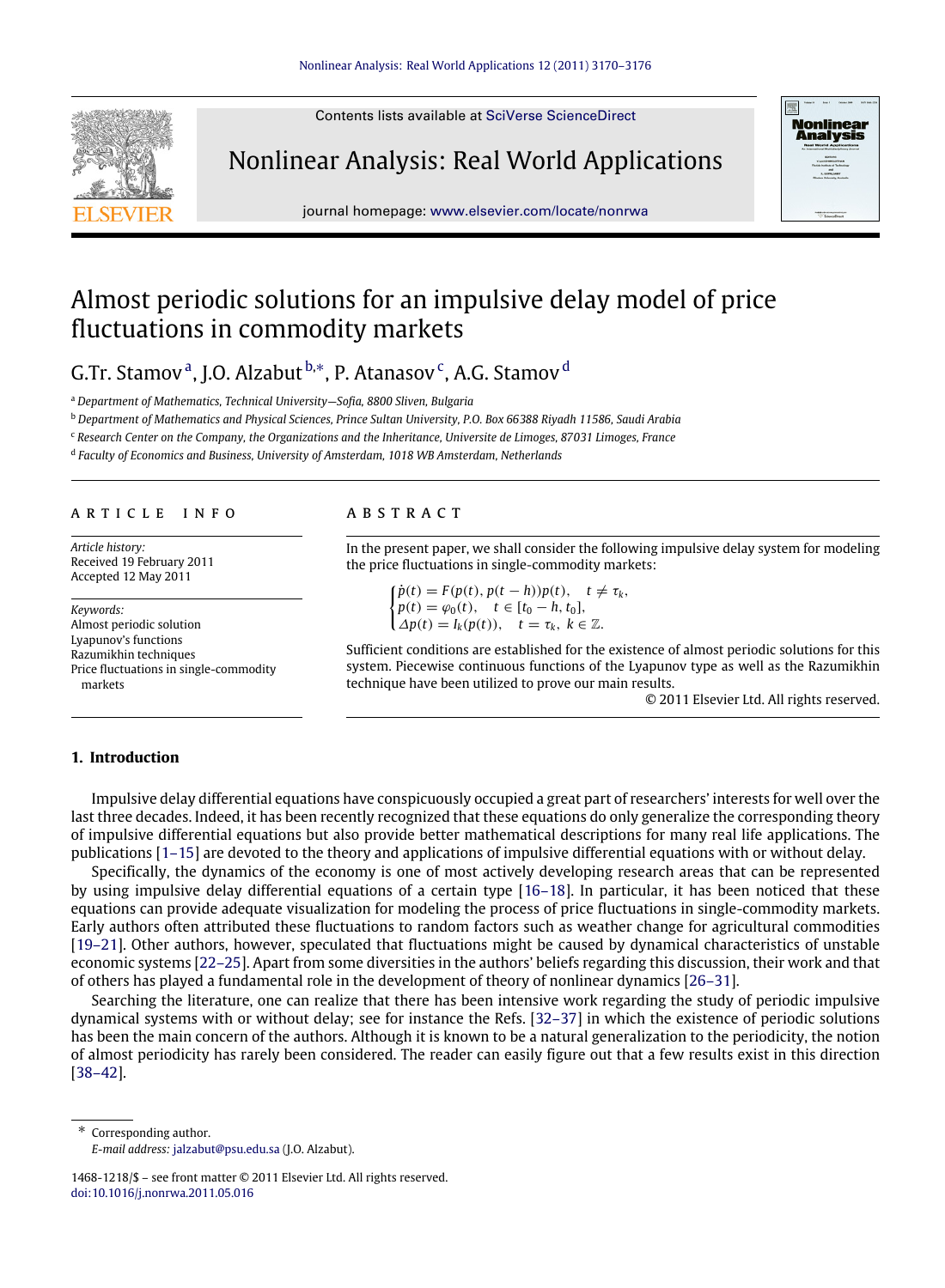The purpose of this paper is to study the almost periodic behavior of solutions for the impulsive delay model for price fluctuations in commodity markets. Piecewise continuous functions of the Lyapunov type as well as the Razumikhin technique have been utilized to prove the main results.

#### **2. Problem statement; essential notation, definitions and lemmas**

For a single market commodity, there are three effective variables: the quantity demanded *D*, and the quantity supplied *S* and its price *p*. It has been realized that there exist definite relationships among these three variables. These relationships, which are called the demand curve and the supply curve, are occasionally modeled by a demand function  $D = D(p)$  and a supply function  $S = S(p)$ ; both are dependent on the price variable p. If the rate of price changes with respect to time is assumed to be proportional to *D* and *S*, then the formulation of the following system proves helpful:

<span id="page-1-0"></span>
$$
\frac{1}{p}\frac{dp}{dt} = f(D, S). \tag{1}
$$

In particular, one can easily deduce that for linear demand and supply functions, system [\(1\)](#page-1-0) has a dynamically stable solution of exponential type. Indeed, let  $D = a - bp$  and  $S = -c + dp$  be given where  $a, b, c, d \in \mathbb{R}^+ = [0, \infty)$ . If f has the form  $f = \alpha(D - S)$ ,  $\alpha > 0$  where  $D - S$  is the excess demand, then system [\(1\)](#page-1-0) becomes

<span id="page-1-1"></span>
$$
\frac{dp}{dt} = \alpha(a+c-p(b+d)) = p\alpha \left(\frac{a+c}{p} - (b+d)\right). \tag{2}
$$

The complementary and particular solutions of [\(2\)](#page-1-1) can be easily attained.

In [\[43\]](#page--1-7), Belair and Mackey considered Eq. [\(1\)](#page-1-0) in order to study the dynamics of price, production and consumption for a particular commodity with price dependent delays. In [\[44\]](#page--1-8), Mackey developed a price adjustment model for a singlecommodity market with state dependent production and storage delays. Conditions for the equilibrium price to be stable are derived in terms of a variety of economic parameters. A particular case of the general model was considered by Farahani and Grove in [\[45\]](#page--1-9). Indeed, they proposed a system of the form

<span id="page-1-2"></span>
$$
\frac{p'(t)}{p(t)} = \frac{a}{b + p^n(t)} - \frac{cp^m(t - h)}{d + p^m(t - h)}, \quad t \ge 0,
$$
\n(3)

where *a*, *b*, *c*, *d*, *m*, *h*  $\in \mathbb{R}^+$  and  $n \geq 1$ . Under the initial condition  $p(t) = \varphi(t)$ ,  $t \in [-h, 0]$ , the authors established necessary and sufficient conditions for the existence of positive solutions of system [\(3\).](#page-1-2) They proved, moreover, that these solutions oscillate to the unique positive equilibrium solution of [\(3\).](#page-1-2) For the case where *t* −*h* = *g*(*t*), system [\(3\)](#page-1-2) was studied in [\[46\]](#page--1-10). Indeed, the author proved the existence of a unique positive bounded solution of [\(3\).](#page-1-2) A more general system of the form

<span id="page-1-3"></span>
$$
\begin{cases}\n\dot{p}(t) = F\big(p(t), p(t-h)\big)p(t), & t \in \mathbb{R}, \ h \in \mathbb{R}^+\n\\
p(t) = \varphi(t), & t \in [-h, 0],\n\end{cases}
$$
\n(4)

was investigated by Rus and Iancu in [\[47\]](#page--1-11). The authors proved the existence and uniqueness of the equilibrium solution of the system and established some relations between this solution and the coincidence points.

If at certain moments in time the price is subject to short-term perturbations, then it is natural to expect the existence of an ''irregular'' solution for system [\(4\).](#page-1-3) Indeed, the solution must have some jumps and these jumps will follow a specific pattern. Recently, it has been realized that impulsive delay differential equations provide the most adequate description for these phenomena. These equations have been widely used in many fields such as physics, chemistry, biology, population dynamics and industrial robotics as a control. The abrupt changes in the prices which may be caused by the environment, the competitive market or the government, can affect the transient behavior of the market. The result of this paper suggests that such a policy would be highly destabilizing and would either destabilize a previously stable market situation or exacerbate the instability of a market through an increase in the amplitude and period of oscillations in commodity prices.

Let  $\mathbb R$  be the one-dimensional Euclidean space with the norm  $|\cdot|$ ,  $B_\nu = \{x \in \mathbb R : |x| \leq \nu\}$ ,  $\nu > 0$  and suppose that  $\Lambda \subset B_\nu$ where  $\Lambda\neq\emptyset.$  Let  $\mathbb{B}=\big\{ \{\tau_k\}:\tau_k\in\mathbb{R},\,\tau_k<\tau_{k+1},\ k\in\mathbb{Z}\big\}$  be the set of all sequences unbounded and strictly increasing with distance  $\rho(\{\tau_k^{(1)}\},\{\tau_k^{(2)}\})$  where  $\mathbb{Z}=\{\ldots,-3,-2,-1,0,+1,+2,+3,\ldots\}$ . Define the spaces  $P{\sf C}[\mathbb{R},\mathbb{R}]=\left\{\varphi:\mathbb{R}\to\mathbb{R},\ \varphi\in\mathbb{R}^2\}$ is a piecewise continuous function with points of discontinuity at the first kind  $\tau_k,\{\tau_k\}\in\mathbb B$  at which  $\varphi(\tau_k-0)$  and  $\varphi(\tau_k+0)$ exist and  $\varphi(\tau_k-0)=\varphi(\tau_k)\big\}$  and  $PC^1[\R,\R]=\big\{\varphi:\R\to\R,~\varphi$  is a function that is continuously differentiable everywhere except at the points  $\tau_k$ ,  $\{\tau_k\} \in \mathbb{B}$  at which  $\dot{\varphi}(\tau_k - 0)$  and  $\dot{\varphi}(\tau_k + 0)$  exist, and  $\dot{\varphi}(\tau_k - 0) = \dot{\varphi}(\tau_k)\}.$ 

Suppose that  $\varphi_0 \in PC[\mathbb{R}, \Lambda]$  and  $\|\varphi_0\| = \sup_{t \in \mathbb{R}} |\varphi_0(t)|$ . We shall consider the following impulsive delay model for price fluctuations in commodity markets:

$$
\begin{cases}\n\dot{p}(t) = F(p(t), p(t-h))p(t), & t \neq \tau_k, \\
p(t) = \varphi_0(t), & t \in [t_0 - h, t_0], \\
\Delta p(t) = I_k(p(t)), & t = \tau_k, \ k \in \mathbb{Z},\n\end{cases}
$$
\n(5)

where: